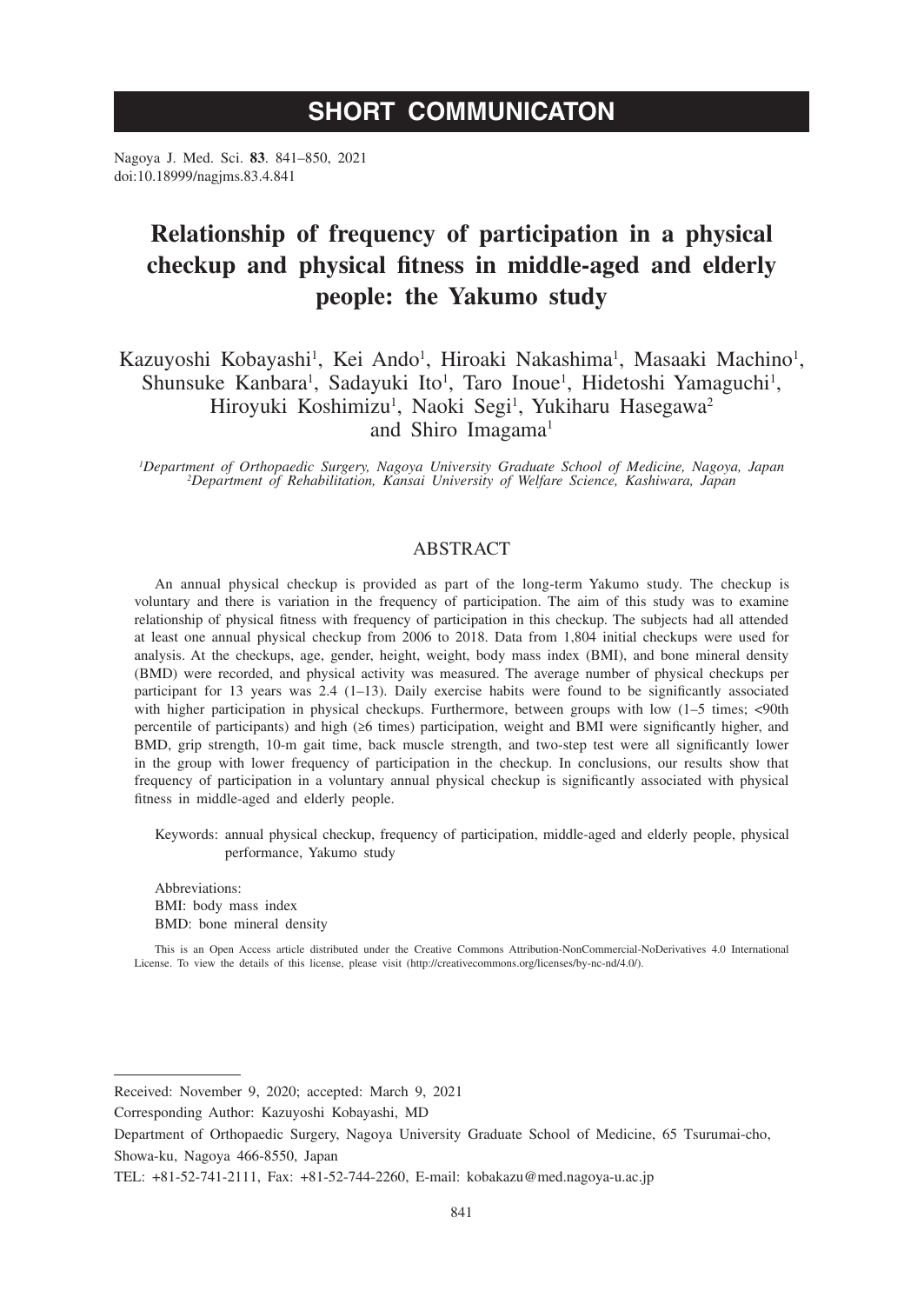### INTRODUCTION

Approaches for keeping elderly people healthy are needed due to aging of Japanese society and in anticipation of upcoming aging of societies worldwide. The population aged ≥65 years has increased rapidly, with rates of 4.9%, 10.3%, 19.9%, and 26.0% in 1950, 1985, 2005, and 2015, respectively.<sup>1</sup> Furthermore, this rate is estimated to reach  $30.1\%$  in 2024 and 39.0% in 2051.<sup>2</sup> These changes are likely to lead to higher costs for nursing care, and it may be difficult to maintain a good quality of life (QOL) for all people.<sup>3</sup> Therefore, prolongation of healthy activities of daily living (ADL) is necessary from a government perspective, as well as being useful for elderly people themselves.

Physical fitness is an important component of ADL and QOL, especially in middle-aged and elderly people.<sup>4-6</sup> In extension of healthy life expectancy, physical fitness is associated with prevention of lifestyle-related diseases,<sup>2</sup> and a decrease in physical strength and physical activity associated with aging can cause a large decrease in physical fitness.<sup>7</sup> Sustained physical activity is important to maintain physical fitness, and acquisition of exercise habits may affect maintenance and improvement of physical ability and acquisition of good lifestyle habits.<sup>8</sup>

We have conducted general screening of a residential cohort in Yakumo for many years. The "Yakumo study" includes an annual physical checkup, in which a prospective cross-sectional examination of physical fitness in middle-aged and elderly people is performed.<sup>4-6</sup> The municipal government recommends that a physical checkup in middle-aged and elderly people should be performed at least once every 5 years. However, as part of our long-term cohort study, participation in a physical checkup is voluntary and there may be variation in the frequency of participation. This allows an examination of the relationship of physical fitness with frequency of participation in physical checkups, which has not been previously evaluated. Previously, in a longitudinal study, we found that physical fitness with aging had improved in a current population compared with these functions in a similar population from 15 years ago.<sup>9</sup> However, the relationship of physical fitness with frequency of participation in physical checkups has not been evaluated. Therefore, the purpose of this study was to examine this relationship in middle-aged and elderly people. Understanding the significance of the frequency of participation in physical checkups may help in efforts to improve physical fitness.

## MATERIALS AND METHODS

We have performed a cohort study in Yakumo for 35 years, in which a physical checkup has been held as an adjunct to a general public health checkup. The subjects were all participants who underwent an annual physical checkup in the Yakumo study for 13 years from 2006 to 2018. This checkup is performed annually in Yakumo, which is located in Hokkaido, in the north of Japan every August for four days. Medical examinations are offered to all residents aged 40 and over, and physical checkups are conducted for those want them. The municipal government recommends a physical checkup in middle-aged and elderly people at least once every 5 years, but participation is voluntary. Subjects who participated in the physical checkup at least once from 2006 to 2018 were identified, and the number of times each subject participated and the results of their first physical fitness test were examined in this study. The total number of annual physical checkups by gender and the average age of participants are shown in Figure 1. Over 13 years, 4,349 physical checkups were performed in 1,804 participants. Background factors of age, gender, height, weight, body mass index (BMI), and bone mineral density (BMD) were also recorded. The inclusion criteria were Japanese males and females aged >40 years who underwent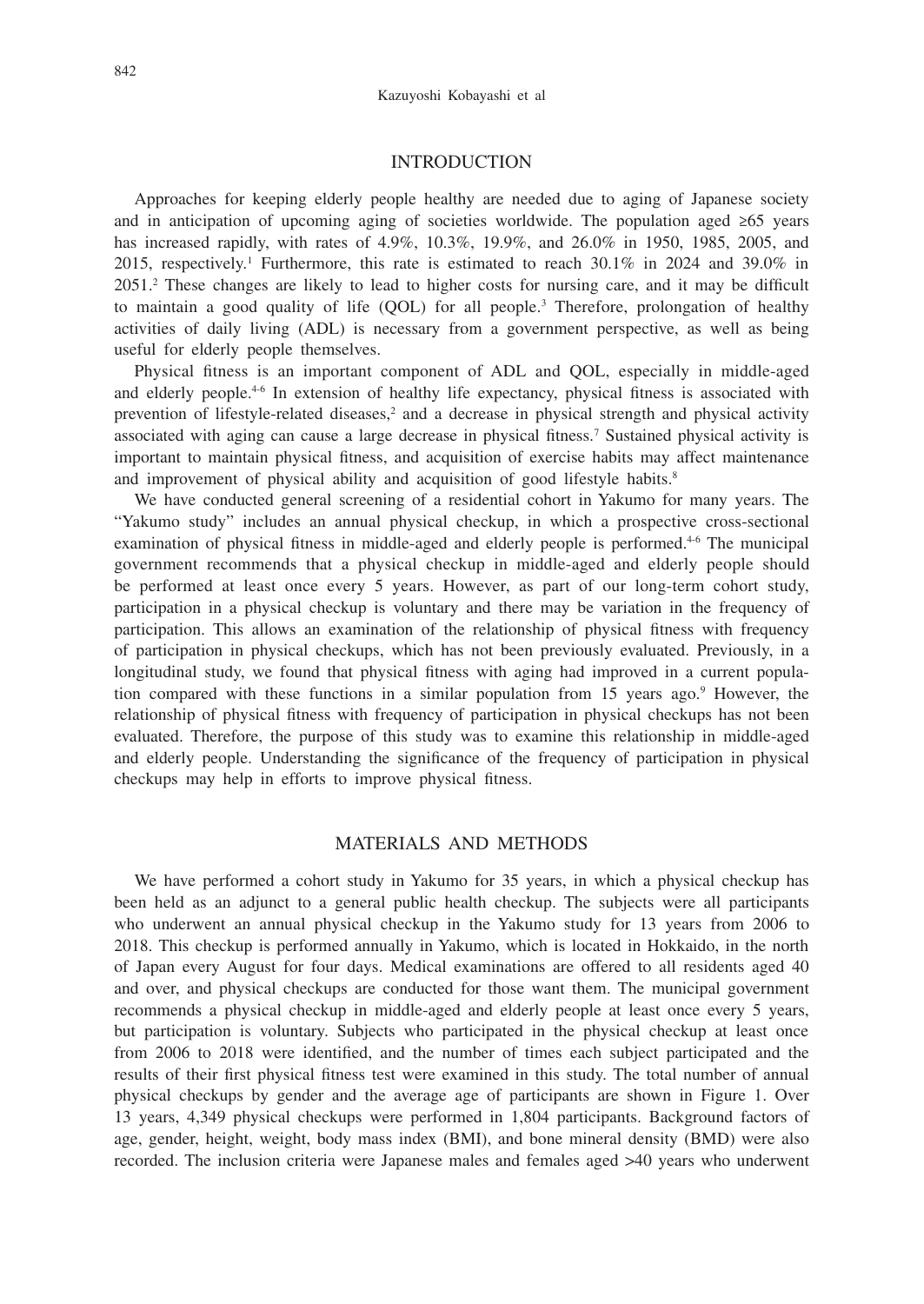

**Fig. 1** Trends of physical checkups and average age

Number of physical checkups by gender (bar graph) and average age of participants (line graph). A total of 4,349 physical checkups were performed.

the physical examinations described below during the basic health checkup.10,11 Individuals were excluded if they had severe walking or standing disabilities or dysfunction of the central or peripheral nervous systems. Analysis was conducted from October to December 2019.

The frequency of participation in annual physical checkups was determined for all participants, and compared with their physical fitness. For a participant who attended the checkup more than once, only initial checkup data were included in the study. Of the 4,349 checkups, 2.545 were excluded as second or later checkups, leaving data from 1,804 initial checkups for analysis. Thus, these 1,804 participants are people who have undergone a physical checkup at least once. Participants were categorized in groups based on participation 1–5 times (<90th percentile of participants) and ≥6 times (≥90th percentile). Regarding exercise habits, an interview by questionnaire was performed. For weekly exercise, information was obtained on the type of exercise, frequency per week, exercise time, and intensity of exercise. The subjects were divided into an exercise group  $(Ex (+))$  and a group  $(Ex (-))$  comprising those with mild physical activity (such as walking or a physical hobby) of over 2 h per week and light physical activity (without shortness of breath).<sup>12,13</sup> The subjects were asked to answer "yes" or "no" to having "at least mild physical activity of over 2 h per week". All participants provided written informed consent. The study protocol was approved by the Institutional Review Board of Nagoya University Graduate School of Medicine (No. 2014-0207), and the procedures were carried out in accordance with the principles of the Declaration of Helsinki.

#### *Physical measurements*

Bone mineral density (BMD) was measured ultrasonically in the calcaneus using a bone densitometer (A1000 Insight, Lunar Corp., Madison, WI, USA), and the percent of the young adult mean ( $\%$ YAM) was measured.<sup>14,15</sup> For physical fitness, grip strength was measured in a standing position using a Toei Light hand-grip dynamometer (Toei Light Co., Ltd., Saitama, Japan). Measurements were made twice, with the left and right upper limbs hanging at the side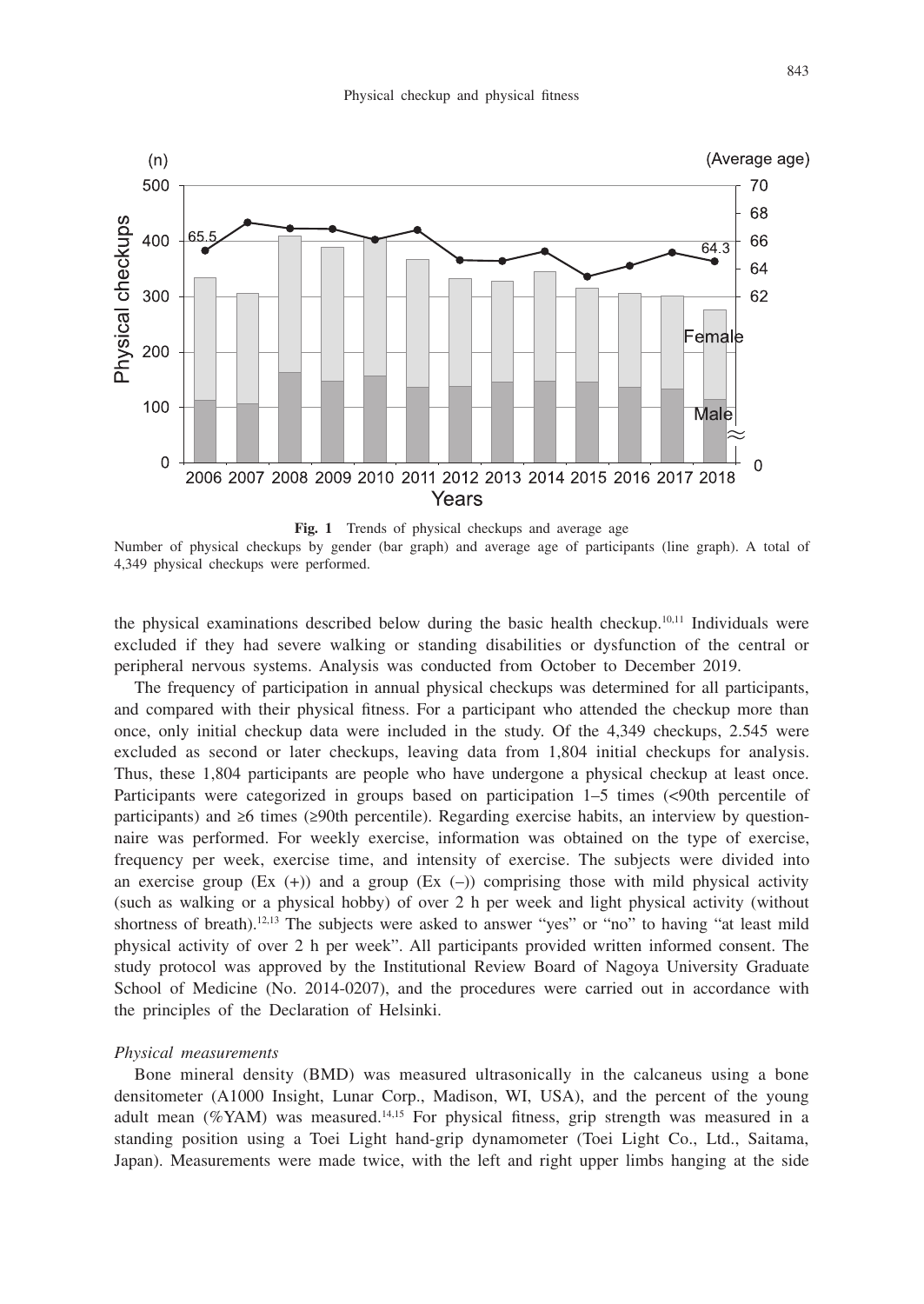of the body. Grip strength was obtained for each hand, and the average was used in the analysis.16 The 10-m gait time was measured to evaluate mobility, as the time required to complete a 10-m straight course at the fastest pace possible for each subject. Subjects performed the test twice, both at maximum pace, and the mean time was used for analysis.10 For back muscle strength, the maximum isometric strength of the back extensor muscles was measured in a standing position with lumbar flexion of 30° and knees extended using a digital T.K.K. 5102 dynamometer (Takei Co., Tokyo, Japan). The average force from two trials was recorded, and the maximum strength in each trial was measured. The two-step test was performed in a standing position. Subjects placed their right foot forward as far as possible and then brought their left foot up to the right foot without support. The maneuver was then repeated with the left foot stepping forward first. The test was performed twice, and the average step length divided by the height of the subject was used as the two-step test for analysis.17 All physical measurements were made by 10 orthopedic surgeons.

#### *Statistical analysis*

Differences between two groups were analyzed by Mann-Whitney U test, and Pearson chisquare test. SPSS ver. 25 for Windows (IBM, Chicago, IL) was used for all analyses, with p<0.05 considered to be significant.

### RESULTS

For 13 years from 2006 to 2018, 1,804 participants underwent a total of 4,349 physical checkups. The participants included 686 males and 1,118 females, and had an average age of 62.9 (40–91) years. Further demographic data are shown in Table 1. The average number of checkups per participant was 2.4 (1–13) in 13 years, based on participation in 1 (n=963), 2  $(n=327)$ , 3  $(n=163)$ , 4  $(n=95)$ , 5  $(n=63)$ , 6  $(n=54)$ , 7  $(n=42)$ , 8  $(n=33)$ , 9  $(n=17)$ , 10  $(n=17)$ , 11  $(n=19)$ , 12  $(n=9)$  and 13  $(n=2)$  checkups (Figure 2). There was no significant difference in the number of checkups per participant by gender.

**Table 1** Demographic and physical fitness data for all participants (n=1,804)

| Variable                    | Total<br>$(n=1,804)$ | Male<br>$(n=686)$ | Female<br>$(n=1,118)$ |
|-----------------------------|----------------------|-------------------|-----------------------|
| Demographic                 |                      |                   |                       |
| Age (years)                 | $62.8 \pm 10.5$      | $64.5 \pm 10.0$   | $61.7 \pm 10.7$       |
| Height (cm)                 | $156.8 \pm 8.4$      | $163.9 \pm 6.4$   | $152.3 \pm 6.2$       |
| Weight (kg)                 | $59.0 \pm 11.1$      | $65.9 \pm 10.7$   | $54.6 \pm 8.9$        |
| Body mass index $(kg/m2)$   | $23.8 \pm 3.9$       | $24.5 \pm 3.4$    | $23.5 \pm 3.6$        |
| Bone mineral density (%YAM) | $80.6 \pm 17.4$      | $82.1 \pm 16.6$   | $79.8 \pm 18.7$       |
| Physical fitness            |                      |                   |                       |
| Grip strength (kg)          | $29.2 \pm 9.3$       | $38.0 \pm 7.8$    | $23.8 \pm 5.1$        |
| 10-m gait time (sec)        | $5.6 \pm 2.1$        | $5.4 \pm 2.4$     | $5.7 \pm 1.8$         |
| Back muscle strength (kg)   | $72.1 \pm 34.0$      | $97.5 \pm 28.6$   | $55.7 \pm 17.7$       |
| Two-step test               | $1.38 \pm 0.21$      | $1.39 \pm 0.20$   | $1.37\pm0.19$         |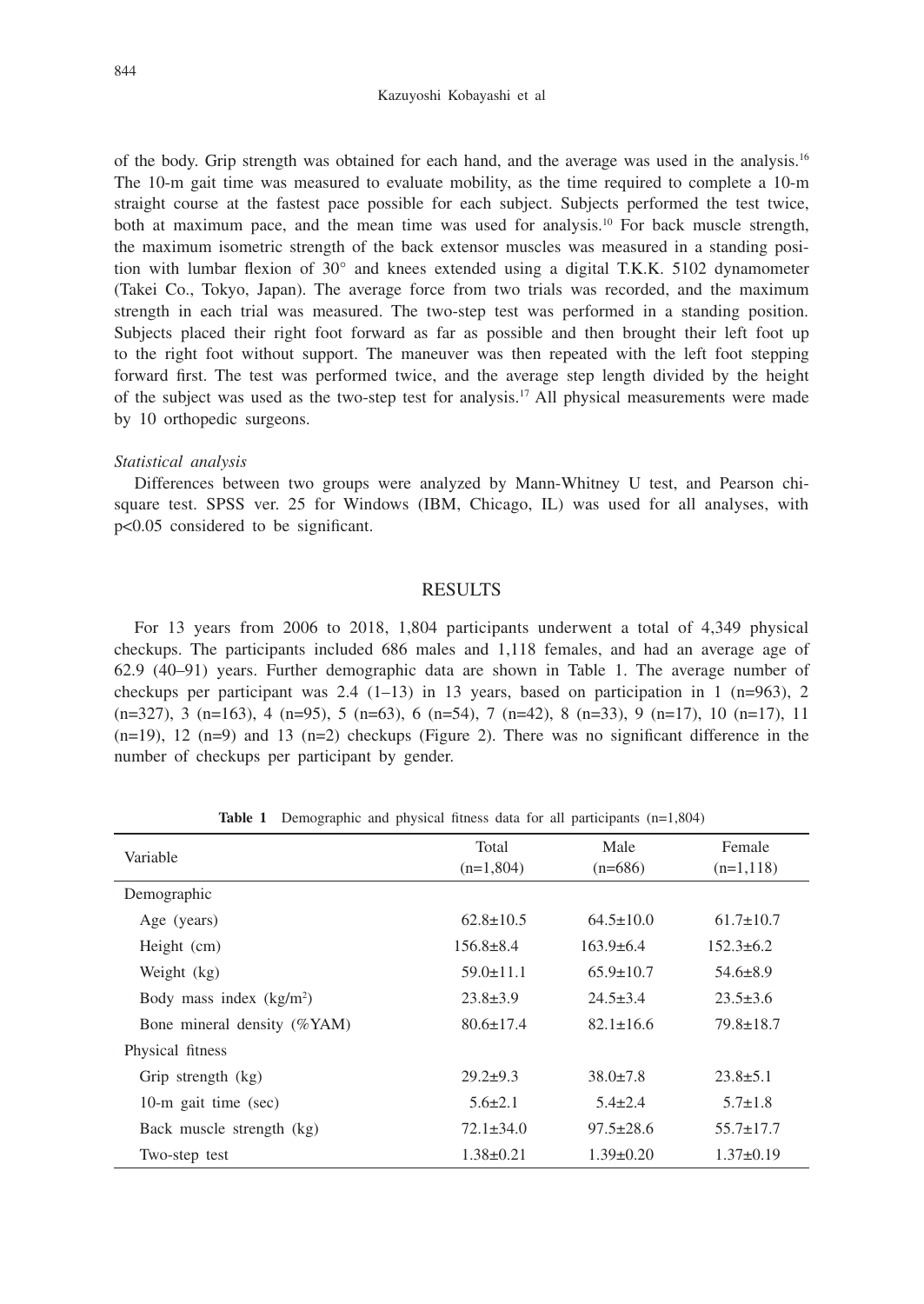

Number of participants per physical checkups. Participants were categorized as having low (1–5 times, <90th percentile of participants) or high (≥6 times, ≥90th percentile) participation in physical checkups.

In groups with low (1–5 times) and high ( $\geq 6$  times) participation, there was no significant differences in age or height for males and females. However, there were significant differences between these groups for weight (males: 66.3 vs. 63.3 kg; females:54.7 vs. 53.1 kg), BMI (24.6 vs. 23.4 kg/m<sup>2</sup>; 23.6 vs. 23.1 kg/m<sup>2</sup>), BMD (81.5% vs. 85.6%; 79.6% vs. 81.2%), grip strength (37.8 vs. 39.4 kg; 23.6 vs. 25.5), 10-m gait time (5.3 vs. 4.9 s; 5.8 vs. 5.2 s), back muscle strength (96.3 vs.102.3; 55.5 vs. 59.9 kg), and two-step test (1.38 vs. 1.49; 1.37 vs. 1.44) (Table 2). A comparison of subjects with and without exercise habits is shown in Figure 3. The  $Ex(+)$ and Ex  $(-)$  groups included 288 (42%) and 398 (58%) participants, respectively. There was a significantly higher percentage of  $Ex(+)$  subjects with a high number of physical checkups ( $\geq 6$ times)  $(p<0.01)$  (Figure 3).

| Variables                   | Low<br>$(1-5 \times)$ | High<br>$(26 \times)$ | $p$ value |
|-----------------------------|-----------------------|-----------------------|-----------|
| Male $(n=686)$              | $(n=611)$             | $(n=75)$              |           |
| Demographic                 |                       |                       |           |
| Age (years)                 | $64.5 \pm 10.8$       | $64.3 \pm 6.7$        | n.s.      |
| Height (cm)                 | $168.3\pm 6.5$        | $164.5 \pm 5.6$       | n.s.      |
| Weight (kg)                 | $66.3 \pm 11.1$       | $63.3 \pm 7.3$        | < 0.01    |
| Body mass index $(kg/m2)$   | $24.6 \pm 3.5$        | $23.4 \pm 2.3$        | < 0.01    |
| Bone mineral density (%YAM) | $81.5 \pm 16.4$       | $85.6 \pm 16.6$       | < 0.05    |
| Physical fitness            |                       |                       |           |
| Grip strength (kg)          | $37.8 \pm 7.9$        | $39.4 \pm 6.9$        | < 0.01    |
| 10-m gait time (sec)        | $5.3 \pm 1.1$         | $4.9 \pm 0.8$         | < 0.01    |
| Back muscle strength (kg)   | $96.3 \pm 27.8$       | $102.3 \pm 26.6$      | < 0.05    |

**Table 2** Data for males and females with low (1–5 times) and high (≥6 times) rates of participation in physical checkups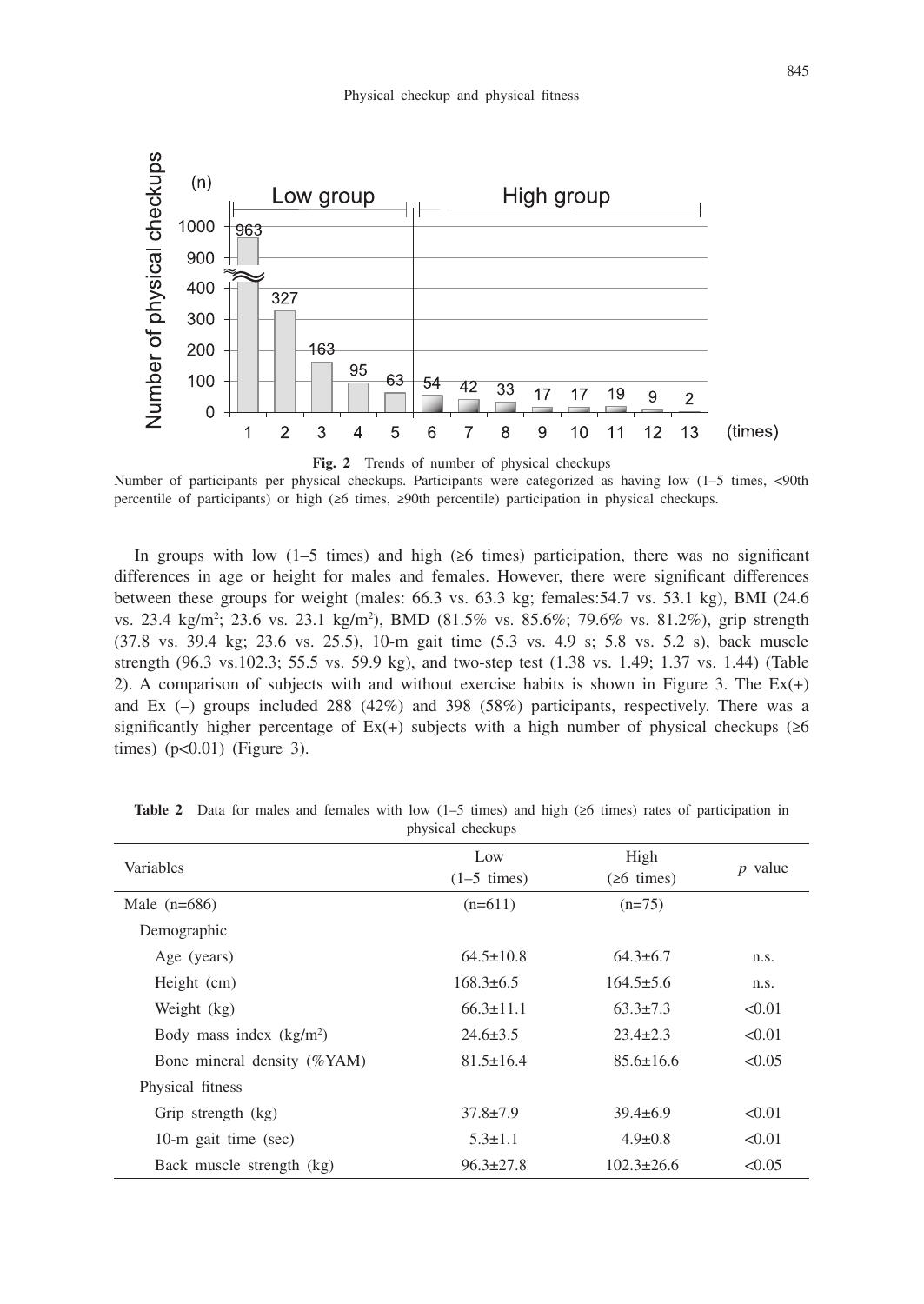| Two-step test               | $1.38 \pm 0.21$ | $1.49\pm0.15$   | < 0.01 |
|-----------------------------|-----------------|-----------------|--------|
| Female $(n=1,118)$          | $(n=1000)$      | $(n=118)$       |        |
| Demographic                 |                 |                 |        |
| Age (years)                 | $61.7 \pm 10.5$ | $62.0 \pm 7.1$  | n.s.   |
| Height (cm)                 | $152.4\pm 6.3$  | $151.5+4.9$     | n.s.   |
| Weight (kg)                 | $54.7+9.1$      | $53.1 \pm 7.1$  | < 0.05 |
| Body mass index $(kg/m2)$   | $23.6 \pm 3.7$  | $23.1 \pm 2.9$  | < 0.05 |
| Bone mineral density (%YAM) | $79.6 \pm 16.6$ | $81.2 \pm 12.5$ | < 0.05 |
| Physical fitness            |                 |                 |        |
| Grip strength (kg)          | $23.6 \pm 5.1$  | $25.5 + 4.8$    | < 0.01 |
| 10-m gait time (sec)        | $5.8 \pm 3.5$   | $5.2 \pm 0.8$   | < 0.01 |
| Back muscle strength (kg)   | $55.5 \pm 18.2$ | $59.9 \pm 15.4$ | < 0.01 |
| Two-step test               | $1.37 \pm 0.20$ | $1.44\pm 0.15$  | < 0.01 |



**Fig. 3** Relationship between exercise habit and participation in physical checkups There was a significantly higher percentage of Ex(+) subjects with a high number of physical checkups (≥6 times) (p<0.01).

## DISCUSSION

With current aging of society, health problems of the elderly are important issues in Japan. Aging of the population has led to increased prevalences of various diseases, and this situation places a focus on physical function, which is strongly associated with ADL and QOL in the elderly population.<sup>12,18-20</sup> In 2007, the Japanese Orthopaedic Association proposed the concept of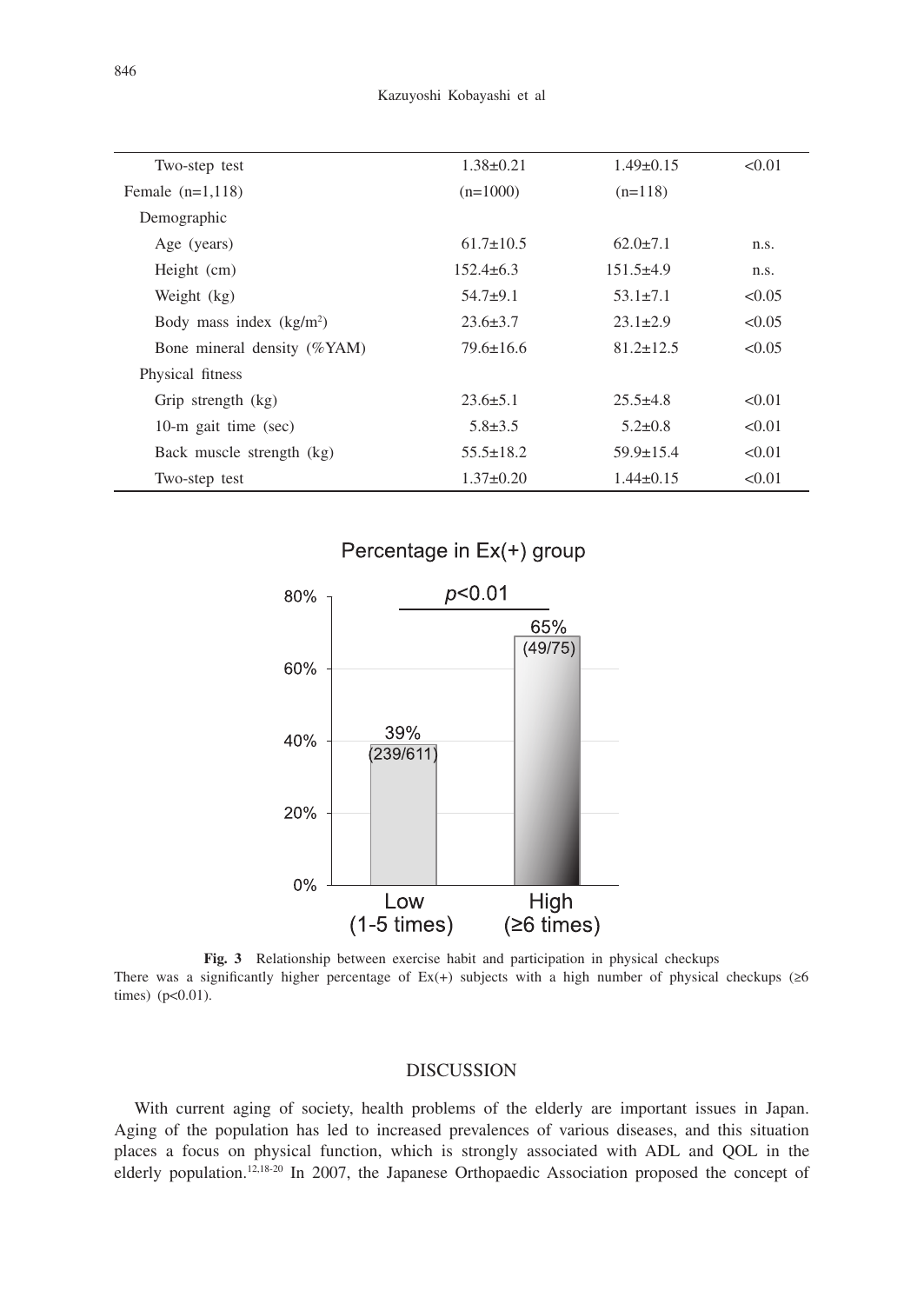"locomotive syndrome", as a condition in people with musculoskeletal disease who are highly likely to require future nursing care.<sup>21,22</sup> People with locomotive syndrome have significantly lower ADL and QOL,<sup>23</sup> and maintaining and improving physical fitness of middle-aged and elderly people may prevent locomotive syndrome.<sup>22,24-27</sup> In addition, endurance physical fitness and exercise habits are required to prevent metabolic syndrome and ischemic vascular disease.<sup>28,29</sup> However, there are few prospective studies of physical fitness.

We have performed a cohort study in Yakumo for 35 years, in which a physical checkup has been held as an adjunct to a general public health checkup. Thus, the data in the current study were obtained in conjunction with medical checkups for internal medicine, otolaryngology, urology, and orthopedics, which indicates that the physical checkup can be performed with cooperation of local governments. In the town of Yakumo, the participants were healthy middle-aged and elderly people who lived in a relatively rural area, and many had jobs in agriculture or fishing. Relatively few people move into or out of the area. The municipal government recommends a physical checkup in middle-aged and elderly people at least once every 5 years. However, this checkup is voluntary, and some people participate every year, while others attend once every few years. Therefore, the frequency of participation varies. This provided an opportunity to examine the relationship of physical fitness with frequency of participation in the checkup.

The results of the study showed that people with more frequent participation in the annual physical checkup had significantly higher physical fitness, including grip strength, 10-m gait time, back muscle strength, and two-step test. These results suggest the following points. 1) Participants with high initial measurement values and confidence in their physical strength may be happy to continue with participation in physical checkups, but those with low initial values may have decreased motivation. 2) Participants who train well (people with exercise habits) are more likely to participate in physical fitness tests frequently to see the effects. 3) People with high health consciousness may also have physical strength and may more often participate in a physical checkup. Especially, middle-aged and elderly people who participated in a physical checkup more than once every 5 years might have greater health awareness, regardless of age or gender, and this might have led to maintenance and improvement of physical fitness. For middle-aged and elderly people, maintenance of strength may provide the independence necessary to participate in organized social activities.<sup>30</sup> Physical and social environmental factors may also affect physical activity.31 Therefore, it may be that middle-aged and older people with a higher level of health consciousness might have more frequently participated in the annual physical checkup. BMD was also significantly higher in more frequent participants, and exercise and physical activities have been recognized as significant factors that reduce the risk of osteoporosis.<sup>32</sup> Exercise may help to maintain muscle strength, muscle volume, balance, and joint flexibility, and high-impact and/or weight-bearing exercise may increase bone density in elderly people.<sup>33</sup> These findings may reflect our results showing a significant relationship between frequency of participation in a physical checkup and physical fitness.

The current study has some limitations. First, the annual physical checkup is voluntary and is not required for any purpose. Thus, the number of checkups attended varied widely. Second, we did not examine medical history, content of exercise, work history, and details of medication of the participants. Also, the physical fitness examination does not include endurance, instantaneous power, balance, and flexibility, and only physical checkup data were examined for the initial checkup. In addition, it was not possible to investigate the health awareness of the participants. Thus, we cannot rule out confounding effects, and multivariate analysis was not performed. Third, it was not possible to examine the participation rate in the checkup in terms of the number of residents in the entire town. In addition, the relocation of residents in 13 years was not taken into consideration at the time of the survey. Fourth, the physical checkup in this study is a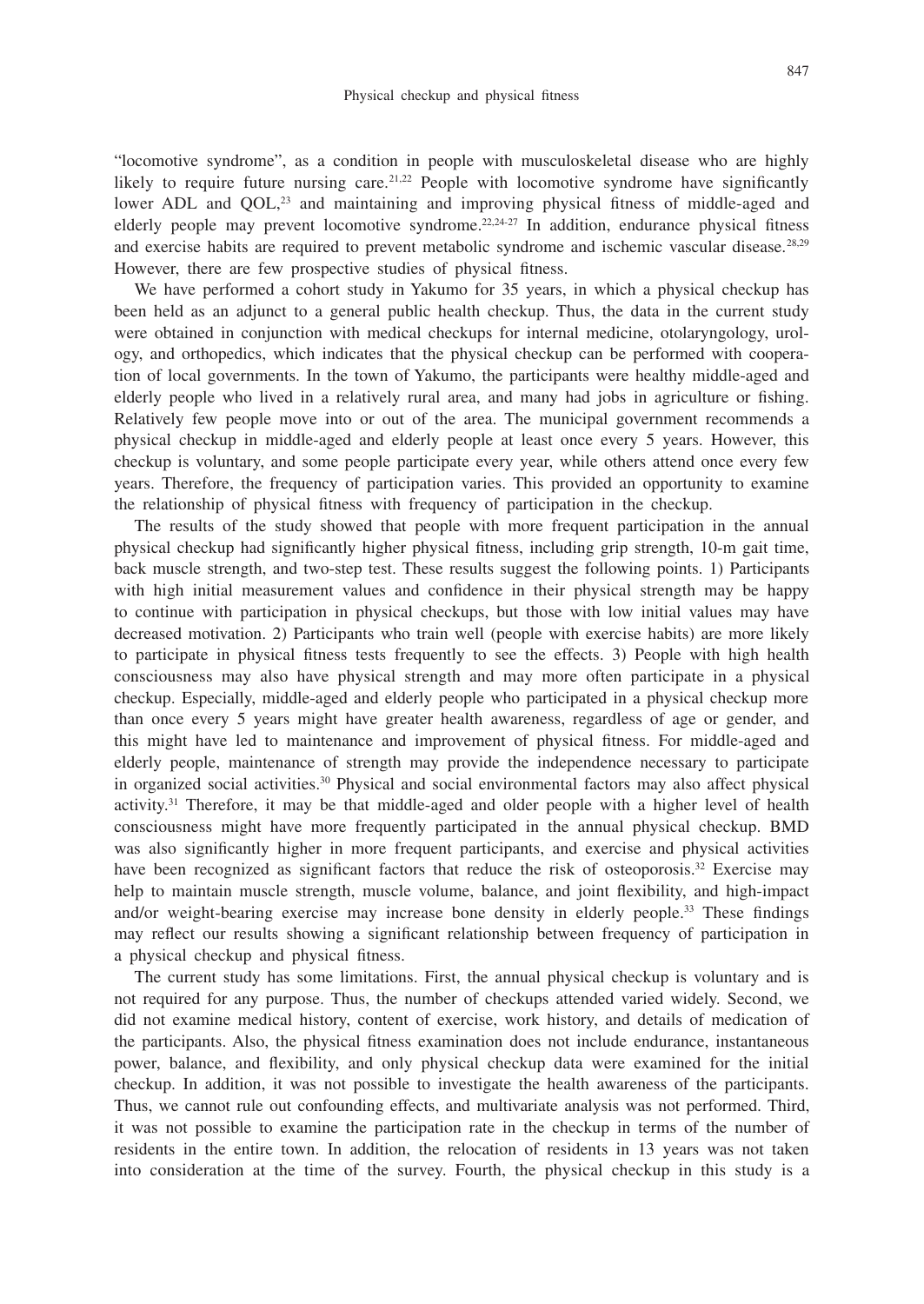limited physical fitness test focusing only on muscular strength and walking ability, which reflect conditions such as sarcopenia and frailty, and this may not detect high physical fitness directly. However, this is the first study to show a relationship between the frequency of participation in a physical checkup and physical fitness in a long-term prospective study. The results also showed that exercise habits are linked to frequent participation in physical checkups, and this may lead to improved physical fitness. It is important to increase the number of participants in the overall physical checkup in the future, and we are working towards this goal.

In conclusion, middle-aged and elderly people with high exercise habits had higher physical fitness and more frequently participated in a physical checkup. The frequency of participation in a voluntary annual physical checkup (at least once every two years) was significantly associated with higher physical fitness in middle-aged and elderly people. Those who frequently participated in physical checkups associated with sarcopenia and frailty also had better associated physical fitness and exercise habits. This may be because people with higher physical fitness also have higher health consciousness, which might have led to greater participation in checkups. Exercise habits might also have influenced our results.

## DISCLOSURE STATEMENT

Financial support was from institutional sources only. None of the authors have a conflict of interest to declare.

#### REFERENCES

- 1 Statistical Bureau, Ministry of Internal Affairs and Communication. Population Count based on the 2015 Census Released [in Japanese]. http://www.e-stat.go.jp/SG1/estat/GL08020101.do? \_toGL08020101\_&tstatCode= requestSender=dsearch.
- 2 Yoshimura N, Akune T, Fujiwara S, et al. Incidence of disability and its associated factors in Japanese men and women: the Longitudinal Cohorts of Motor System Organ (LOCOMO) study. *J Bone Miner Metab*. 2015;33(2):186–191. doi:10.1007/s00774-014-0573-y.
- 3 Freedman VA, Crimmins E, Schoeni RF, et al. Resolving inconsistencies in trends in old-age disability: report from a technical working group. *Demography*. 2004;41(3):417–441. doi:10.1353/dem.2004.0022.
- 4 Imagama S, Ando K, Kobayashi K, et al. Differences of locomotive syndrome and frailty in communitydwelling middle-aged and elderly people: Pain, osteoarthritis, spinal alignment, body balance, and quality of life. *Mod Rheumatol*. 2020;30(5):921–929. doi:10.1080/14397595.2019.1665616.
- 5 Imagama S, Ando K, Kobayashi K, et al. Multivariate analysis of factors related to the absence of musculoskeletal degenerative disease in middle-aged and older people. *Geriatr Gerontol Int*. 2019;19(11):1141–1146. doi:10.1111/ggi.13786.
- 6 Imagama S, Ando K, Kobayashi K, et al. Risk factors for neuropathic pain in middle-aged and elderly people: a five-year longitudinal cohort in the Yakumo study. *Pain Med*. 2020;21(8):1604–1610. doi:10.1093/ pm/pnaa036.
- 7 Koishi M, Umezdu N, Ogasawara T,et al. Health and Social activity in the elderly [in Japanese]. *Jpn Health Med Assoc*. 2002;11(1):13–18. doi:10.20685/kenkouigaku.11.1\_13.
- 8 Kawano T, Yoshida D, Bono S, Miki Y, Yamasaki M. Relation between the health and exercise habits of the elderly [in Japanese]. *J Socio-information Studies*. 2016;21:43–49.
- 9 Kobayashi K, Ando K, Nakashima H, et al. Overcoming locomotive syndrome: The Yakumo Study. *Mod Rheumatol*. 2021;31(3):750–754. doi:10.1080/14397595.2021.1879413.
- 10 Imagama S, Ando K, Kobayashi K, et al. Shoulder pain has most impact on poor quality of life among various types of musculoskeletal pain in middle-aged and elderly people: Yakumo study. *Mod Rheumatol*. 2020;30(3):568–572. doi:10.1080/14397595.2019.1623364.
- 11 Imagama S, Ando K, Kobayashi K, et al. The relationship between neuropathic pain and spinal alignment: independent risk factors for low quality of life in middle-aged and elderly people. *Spine (Phila Pa 1976)*.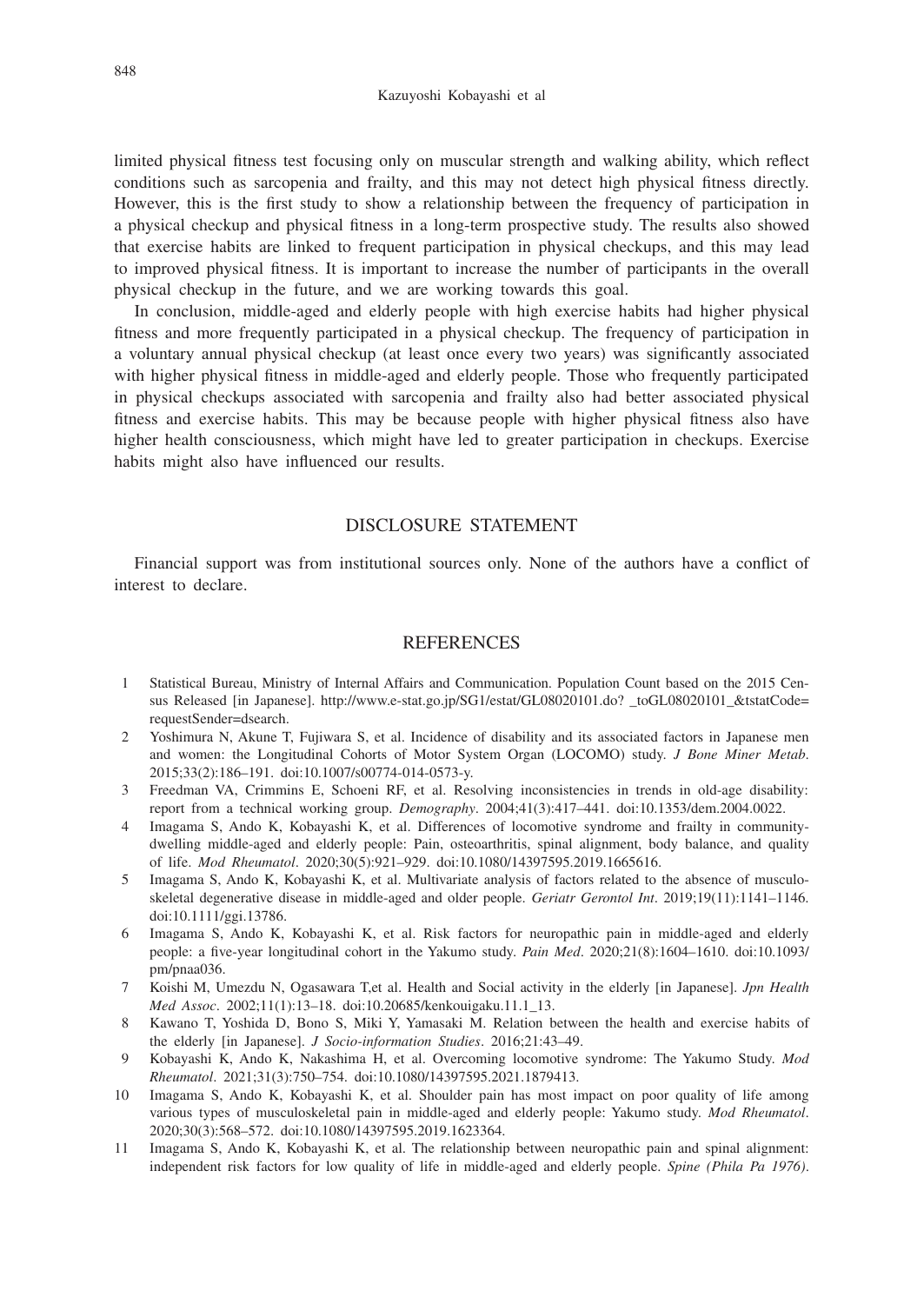2019;44(19):E1130–E1135. doi:10.1097/BRS.0000000000003073.

- 12 Imagama S, Hasegawa Y, Matsuyama Y, et al. Influence of sagittal balance and physical ability associated with exercise on quality of life in middle-aged and elderly people. *Arch Osteoporos*. 2011;6(1–2):13–20. doi:10.1007/s11657-011-0052-1.
- 13 Hu G, Barengo NC, Tuomilehto J, Lakka TA, Nissinen A, Jousilahti P. Relationship of physical activity and body mass index to the risk of hypertension: a prospective study in Finland. *Hypertension*. 2004;43(1):25–30. doi:10.1161/01.HYP.0000107400.72456.19.
- 14 Kobayashi K, Ando K, Tsushima M, et al. Predictors of presarcopenia in community-dwelling older adults: A 5-year longitudinal study. *Mod Rheumatol*. 2019;29(6):1053–1058. doi:10.1080/14397595.2018.1551171.
- 15 Kobayashi K, Imagama S, Ando K, et al. Epidemiology and effect on physical function of osteosarcopenia in community-dwelling elderly people in Japan. *Mod Rheumatol*. 2020;30(3):592–597. doi:10.1080/143975 95.2019.1623455.
- 16 Kobayashi K, Imagama S, Ando K, et al. Weakness of grip strength reflects future locomotive syndrome and progression of locomotive risk stage: A 10-year longitudinal cohort study. *Mod Rheumatol*. 2020;30(3):573–579. doi:10.1080/14397595.2019.1626068.
- 17 Kobayashi K, Ando K, Tsushima M, et al. Predictors of locomotive syndrome in community-living people: a prospective five-year longitudinal study. *Mod Rheumatol*. 2019;29(4):669–675. doi:10.1080/14397595.201 8.1514705.
- 18 Imagama S, Hasegawa Y, Wakao N, Hirano K, Hamajima N, Ishiguro N. Influence of lumbar kyphosis and back muscle strength on the symptoms of gastroesophageal reflux disease in middle-aged and elderly people. *Eur Spine J*. 2012,21(11):2149–2157. doi:10.1007/s00586-012-2207-1.
- 19 Imagama S, Hasegawa Y, Wakao N, Hirano K, Muramoto A, Ishiguro N. Impact of spinal alignment and back muscle strength on shoulder range of motion in middle-aged and elderly people in a prospective cohort study. *Eur Spine J*. 2014;23(7):1414–1419. doi:10.1007/s00586-014-3251-9.
- 20 Imagama S, Hasegawa Y, Ando K, et al. Staged decrease of physical ability on the locomotive syndrome risk test is related to neuropathic pain, nociceptive pain, shoulder complaints, and quality of life in middle-aged and elderly people: the utility of the locomotive syndrome risk test. *Mod Rheumatol*. 2017;27(6):1051–1056. doi:10.1080/14397595.2017.1285856.
- 21 Nakamura K. A "super-aged" society and the "locomotive syndrome". *J Orthop Sci*. 2008;13(1):1–2. doi:10.1007/s00776-007-1202-6.
- 22 Nakamura K. The concept and treatment of locomotive syndrome: its acceptance and spread in Japan. *J Orthop Sci*. 2011;16(5):489–491. doi:10.1007/s00776-011-0108-5.
- 23 Hirano K, Imagama S, Hasegawa Y, Ito Z, Muramoto A, Ishiguro N. The influence of locomotive syndrome on health-related quality of life in a community-living population. *Mod Rheumatol*. 2013;23(5):939–944. doi:10.1007/s10165-012-0770-2.
- 24 Muramoto A, Imagama S, Ito Z, Hirano K, Ishiguro N, Hasegawa Y. Spinal sagittal balance substantially influences locomotive syndrome and physical performance in community-living middle-aged and elderly women. *J Orthop Sci*. 2016;21(2):216–221. doi:10.1016/j.jos.2015.12.016.
- 25 Muramoto A, Imagama S, Ito Z, et al. Waist circumference is associated with locomotive syndrome in elderly females. *J Orthop Sci*. 2014;19(4):612–619. doi:10.1007/s00776-014-0559-6.
- 26 Hirano K, Imagama S, Hasegawa Y, Wakao N, Muramoto A, Ishiguro N. Impact of spinal imbalance and back muscle strength on locomotive syndrome in community-living elderly people. *J Orthop Sci*. 2012;17(5):532–537. doi:10.1007/s00776-012-0266-0.
- 27 Muramoto A, Imagama S, Ito Z, Hirano K, Ishiguro N, Hasegawa Y. Physical performance tests are useful for evaluating and monitoring the severity of locomotive syndrome. *J Orthop Sci*. 2012;17(6):782–788. doi:10.1007/s00776-012-0283-z.
- 28 Ogawa EF, Leritz E, McGlinchey R, Milberg W, Bean JF. Metabolic syndrome and physical performance: the moderating role of cognition among middle-to-older-aged adults. *J Int Neuropsychol Soc*. 2021;27(2):172–180. doi:10.1017/S1355617720000788.
- 29 McDermott MM, Greenland P, Tian L, et al. Association of 6-minute walk performance and physical activity with incident ischemic heart disease events and stroke in peripheral artery disease. *J Am Heart Assoc*. 2015;4(7):e001846. doi:10.1161/JAHA.115.001846.
- 30 Damush TM, Damush JG Jr. The effects of strength training on strength and health-related quality of life in older adult women. *Gerontologist*. 1999;39(6):705–710. doi:10.1093/geront/39.6.705.
- 31 Sallis JF, Hovell MF, Hofstetter CR. Predictors of adoption and maintenance of vigorous physical activity in men and women. *Prev Med*. 1992;21(2):237–251. doi:10.1016/0091-7435(92)90022-a.
- 32 Yoshimura N. Exercise and physical activities for the prevention of osteoporotic fractures: a review of the